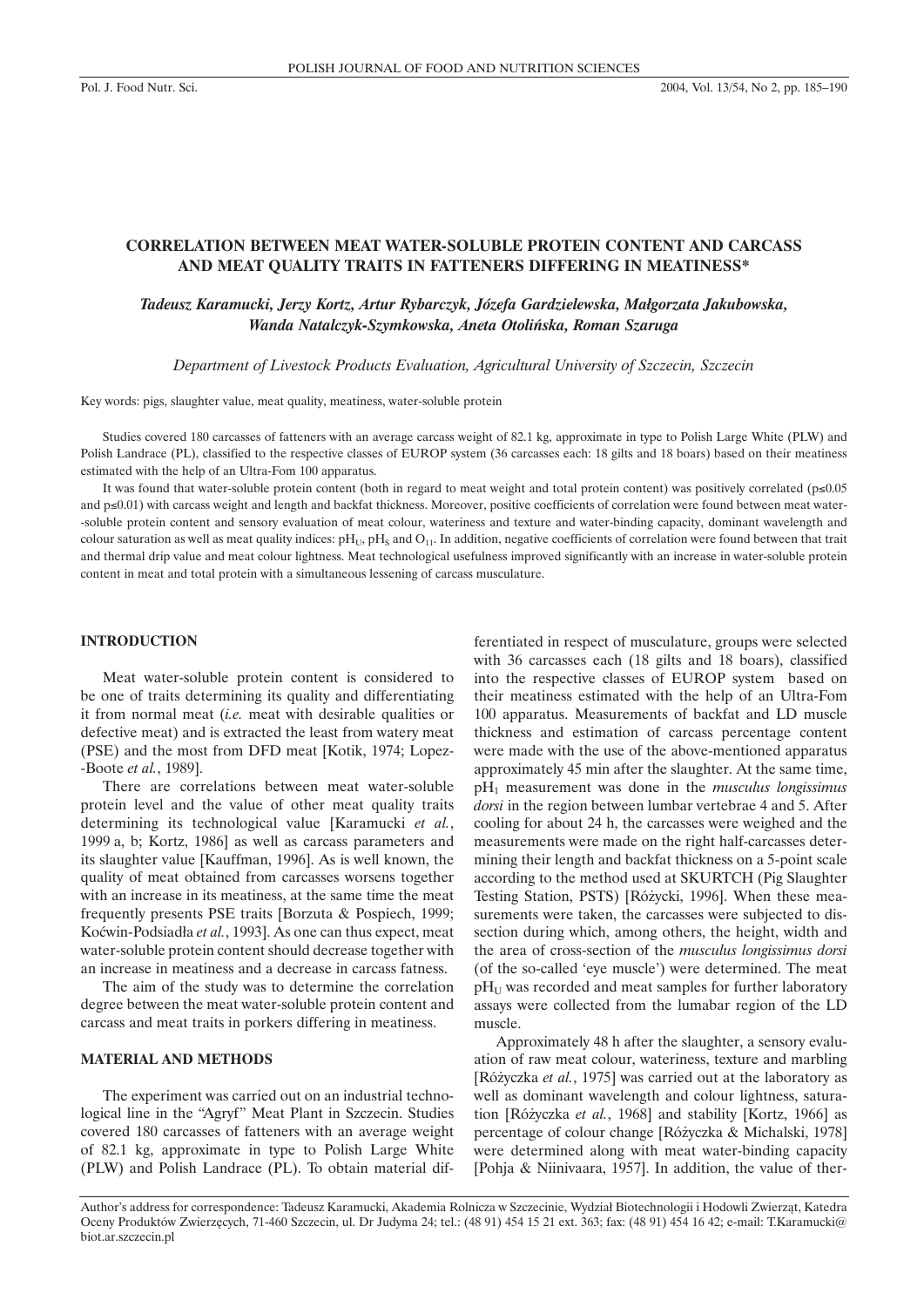mal drip was recorded [Walczak, 1959]. The remaining part of the meat sample was frozen for 1–2 months. In these samples, defrosted successively, dry matter, total protein, lipids and ash contents [A.O.A.C., 1990] as well as the content of water-soluble protein [Kotik, 1974] were determined.

Meat quality indices, *i.e.*  $pH_s$ ,  $I_2$  and  $Q_{11}$ , were calculated on the basis of the methods given by Kortz [1986]. Normal and defective meat frequencies were estimated on the grounds of their boundary values [Kortz, 1986]. The collected results were subjected to the statistical analysis based on Statistica computer software.

#### **RESULTS AND DISCUSSION**

Table 1 presents the mean values and standard deviations for carcass traits, meat chemical composition and meat quality traits and indices in the examined material, whereas Table 2 presents the simple correlation coefficients between meat water-soluble protein content and other carcass and meat traits. The content of the protein under discussion (expressed as % in meat and as % in total protein) was significantly positively correlated ( $p \le 0.05$  and  $p \le 0.01$ ) with cooled carcass weight  $(r=0.22^{**})$  and  $r=0.19^{**}$ , respectively), carcass length ( $r=0.18$ <sup>\*</sup> and  $r=0.28$ <sup>\*</sup>\*) and respective backfat thickness measurements (r=0.33\*\*-0.38\*\* and r=0.35\*\*-0.40\*\*). Karamucki *et al.* [1999 a, 1999 b] did not find, despite individual cases, significant correlations between meat water-soluble protein content and backfat thickness or a distinct effect of backfat thickness on the value of coefficients of simple correlation between that protein content and meat quality traits and indices. It should be emphasized at the same time that the studies were made on material not much differentiated in respect to fatness. On the other hand, Kortz *et al.* [1996] found positive coefficients of correlation between meat water-soluble protein content and backfat thickness in two genetic groups of crossbreed pigs: Polish Large White (PLW) × Belgian Landrace  $(r=0.71^{**})$  and Polish Large White (PLW)  $\times$  (Hampshire × Pietrain), while in the case of pure Polish Large White (PLW), the discussed correlation proved to be low and non-significant. In groups of pigs in which the level of the said protein correlated positively with mean backfat thickness, the authors simultaneously claimed a negative correlation with carcass meat percent content and eye muscle area. In the present experiment, water-soluble protein content decreased significantly in respect to meat and total protein together with an increase in carcass meat content  $(r=-0.31**$  and  $r=-0.33**$ , respectively). Moreover, a negative coefficient of correlation  $(r = -0.15^*)$  was stated between the percentage content of the discussed protein in the total protein and eye muscle area.

Water-soluble protein content also increased in meat total protein content together with its increase  $(r=0.21^{**})$ , whereas its contribution in total protein decreased  $(r=-0.12)$ . No significant coefficients of correlation were found between the contribution of this protein in meat and total protein and the content of dry matter, lipids or ash.

The contribution of water-soluble protein (expressed as % in meat and as % in total protein) proved to be significantly positively correlated ( $p \le 0.01$ ) with the results of sensory evaluation for meat colour  $(r=0.58**$  and  $r=0.57**$ , respectively), wateriness  $(r=0.53**$  and  $r=0.55**$  and

| TABLE 1. Mean values $(\bar{x})$ and standard deviations (s) of examined |  |
|--------------------------------------------------------------------------|--|
| carcass traits, basic meat chemical composition and its quality traits   |  |
| and indices.                                                             |  |

| Specification                               | $\bar{x}$ | S    |
|---------------------------------------------|-----------|------|
| Cooled carcass weight (kg)                  | 82.13     | 6.76 |
| Carcass length (cm)                         | 84.02     | 3.68 |
| Carcass meat content $(\%)$ (Ultra-Fom 100) | 47.68     | 7.57 |
| Eye muscle areas $\text{cm}^2$ )            | 38.19     | 7.77 |
| Backfat thickness (cm):                     |           |      |
| - over shoulder                             | 4.14      | 0.79 |
| – on back                                   | 2.84      | 0.68 |
| - in sacral region I                        | 3.14      | 0.95 |
| $-$ in sacral region II                     | 2.37      | 0.88 |
| $-$ in sacral region III                    | 3.15      | 1.02 |
| - average from 5 measurements               | 3.30      | 0.79 |
| Water-soluble protein content:              |           |      |
| $-$ % in meat                               | 9.34      | 1.17 |
| $-$ % in total protein                      | 42.74     | 5.27 |
| Proximate chemical composition $(\%)$ :     |           |      |
| – dry matter                                | 26.53     | 1.36 |
| – total protein                             | 21.87     | 0.91 |
| $-$ lipids                                  | 3.46      | 1.45 |
| – ash                                       | 1.10      | 0.11 |
| Sensory evaluation (points):                |           |      |
| – colour                                    | 3.15      | 0.72 |
| - wateriness                                | 2.95      | 0.54 |
| - texture                                   | 2.95      | 0.48 |
| – marbling                                  | 2.07      | 0.75 |
| Physico-chemical traits:                    |           |      |
| - water-binding capacity                    |           |      |
| (% bound water in total water)              | 79.40     | 5.87 |
| - thermal drip $(\% )$                      | 25.76     | 3.84 |
| Colour:                                     |           |      |
| - dominant wavelength (nm)                  | 587.86    | 2.92 |
| $-$ lightness $(\% )$                       | 20.89     | 3.74 |
| $-$ saturation $(\%)$                       | 24.73     | 3.16 |
| $-$ stability (% of colour change)          | 7.63      | 5.97 |
| Quality indices:                            |           |      |
| $-$ pH <sub>1</sub>                         | 6.34      | 0.33 |
| $-pH_U$                                     | 5.50      | 0.22 |
| $-$ pH <sub>s</sub>                         | 5.86      | 0.25 |
| $-I_2$                                      | 3.45      | 0.72 |
| $-Q_{11}$                                   | 3.36      | 0.39 |

texture  $(r=0.47**$  and  $r=0.55**$ ), water-binding capacity  $(r=0.53^{**}$  and  $r=0.54^{**}$ ), dominant wavelength  $(r=0.43^{**}$  and  $r=0.48^{**}$ ), colour saturation  $(r=0.22^{**})$ and  $r=0.22**$ ) and meat quality indices:  $pH_U$  ( $r=0.63**$ ) and r=0.70\*\*), pH<sub>S</sub> (r=0.34\*\* and r=0.32\*\*), I<sub>2</sub> (r=0.18<sup>\*</sup>) and  $r=0.15^*$ ) and  $Q_{11}$  ( $r=0.52^{**}$  and  $r=0.53^{**}$ ), and significantly negatively correlated ( $p \le 0.01$ ) with thermal drip value ( $r = -0.56**$  and  $r = -0.57**$ ) and meat colour lightness  $(r=-0.43**$  and  $r=-0.52**$ ). The correlations mentioned above corroborate the findings of Karamucki *et al.* [1999 a, b],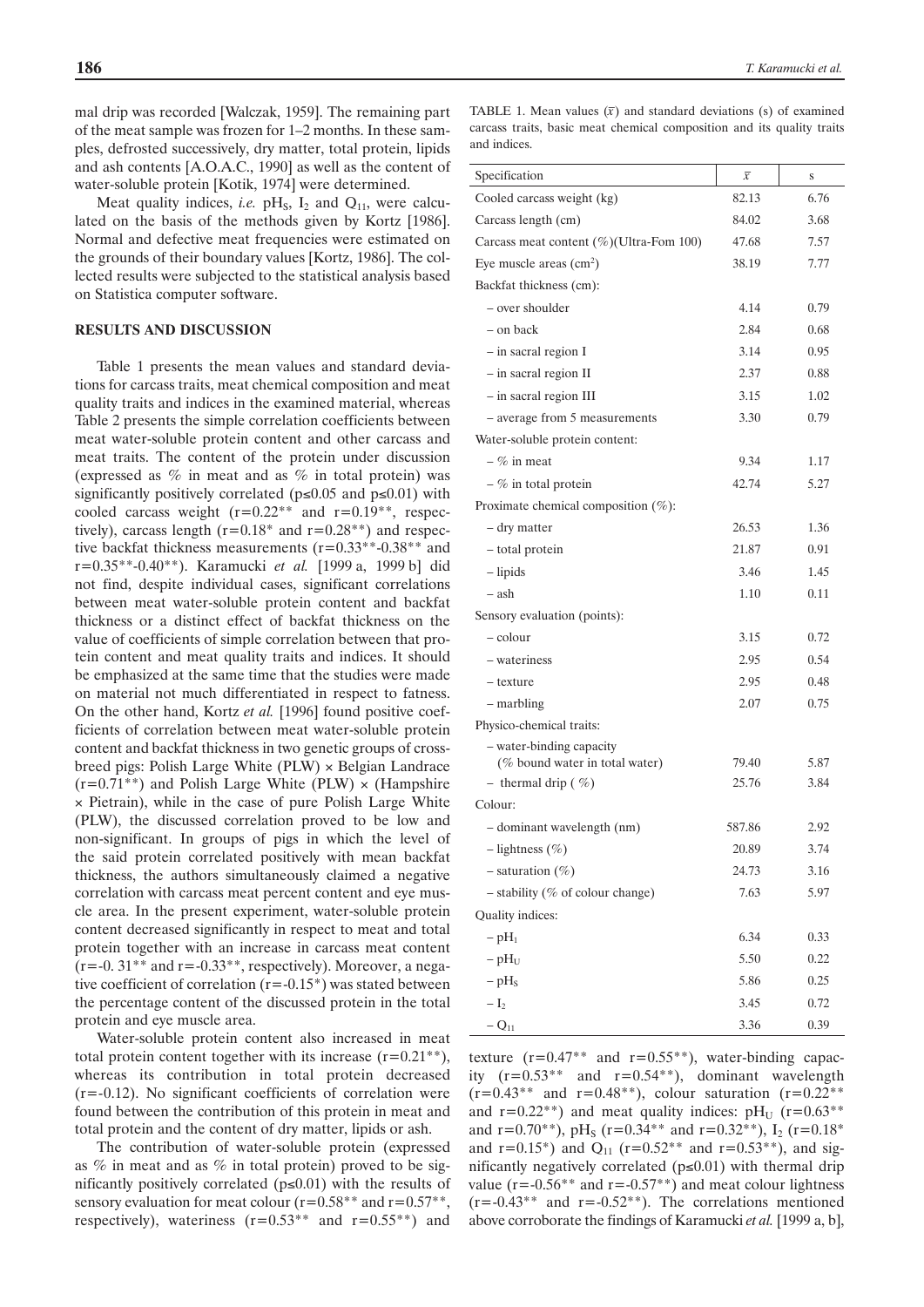TABLE 2. Coefficients of simple correlation between meat water- -soluble protein content and carcass traits, meat chemical composition and its quality traits and indices (water soluble protein content in meat was expressed as % in meat and as % in total protein).

| Specification                                              | Water-solu-                   | Water-solu-                    |  |
|------------------------------------------------------------|-------------------------------|--------------------------------|--|
|                                                            | ble protein<br>$(\%$ in meat) | ble protein<br>( $\%$ in total |  |
|                                                            |                               | protein)                       |  |
| Cooled carcass weight (kg)                                 | $0.22**$                      | $0.19**$                       |  |
| Carcass length (cm)                                        | $0.18*$                       | $0.28**$                       |  |
| Eye muscle area $\text{cm}^2$ )                            | $-0.03$                       | $-0.15*$                       |  |
| Carcass meat content $(\%)$                                | $-0.31**$                     | $-0.33**$                      |  |
| (Ultra-Fom 100)<br>Backfat thickness (cm):                 |                               |                                |  |
| - over shoulder                                            | $0.33**$                      | $0.35**$                       |  |
| - on back                                                  | $0.38**$                      | $0.38**$                       |  |
| $-$ in sacral region I                                     | $0.33**$                      | $0.36**$                       |  |
| $-$ in sacral region II                                    | $0.36**$                      | $0.40**$                       |  |
| - in sacral region III                                     | $0.37**$                      | $0.40**$                       |  |
| - average from 5 measurements                              | $0.37**$                      | $0.40**$                       |  |
| Proximate chemical composition $(\%)$ :                    |                               |                                |  |
| – dry matter                                               | 0.00                          | $-0.09$                        |  |
| - total protein                                            | $0.21**$                      | $-0.12$                        |  |
| – lipids                                                   | $-0.12$                       | 0.00                           |  |
| – ash                                                      | $-0.04$                       | $-0.09$                        |  |
| Sensory evaluation (points):                               |                               |                                |  |
| – colour                                                   | $0.58**$                      | $0.57**$                       |  |
| - wateriness                                               | $0.53**$                      | $0.55**$                       |  |
| - texture                                                  | $0.47**$                      | $0.55**$                       |  |
| $-$ marbling                                               | 0.10                          | $0.20**$                       |  |
| Physico-chemical traits:                                   |                               |                                |  |
| - water-binding capacity<br>(% bound water in total water) | $0.53**$                      | $0.54**$                       |  |
| - thermal drip $(\%)$                                      | $-0.56**$                     | $-0.57**$                      |  |
| Colour:                                                    |                               |                                |  |
| - dominant wavelength (nm)                                 | $0.43**$                      | $0.48**$                       |  |
| $-$ lightness $(\%)$                                       | $-0.43**$                     | $-0.52**$                      |  |
| $-$ saturation $(\%)$                                      | $0.22**$                      | $0.22**$                       |  |
| $-$ stability (% of colour change)                         | $-0.12$                       | $-0.09$                        |  |
| Quality indices:                                           |                               |                                |  |
| $-pH_1$                                                    | 0.07                          | 0.04                           |  |
| $-pH_U$                                                    | $0.63**$                      | $0.70**$                       |  |
| $-pHS$                                                     | $0.34**$                      | $0.32**$                       |  |
| $-I2$                                                      | $0.18*$                       | $0.15*$                        |  |
| $-Q_{11}$                                                  | $0.52**$                      | $0.53**$                       |  |

Explanations: \* – significant at p≤0.05; \*\* – significant at p≤0.01

who demonstrated that the value of coefficients of correlation between meat water-soluble protein content and meat traits and quality indices was influenced by the frequency of meat defects in the examined material, in particular of PSE meat. The coefficients of correlation obtained in the present experiment are mostly higher than those in the works of the authors mentioned above. However, as one can suppose, the value of correlation was influenced rather by the frequency of partly DFD and DFD meat than by that of PSE meat. In the material only one case of PSE meat was found, whereas partly DFD and DFD meat was found in 41 and in two carcasses, respectively. In general, 24.45% carcasses showed defective meat and 75.55% were normal (Table 3). However, it could be expected that in the case of a higher frequency of PSE meat, a higher significance level of the examined correlations would probably have been found.

No significant coefficients of correlation (p≤0.05 and p≤0.01) were found between the content of the discussed protein and the stability of meat colour and  $pH_1$  index value. The lack of correlation with  $pH_1$  index value is particularly striking. The reasons for that may be as it has been already mentioned, that in the material examined only one case of PSE meat was found and a relatively high percentage of partly DFD and DFD meat; as stated by Kortz [1986] pH1 measurement differentiates normal meat better from PSE meat than that from DFD meat, as opposed to  $pH_U$ measurement.

Summing up, a relatively close correlation was found between the level of water-soluble protein and meat quality traits and a lesser correlation between the level of that protein and carcass quality traits. Meat technological usefulness has been improving significantly together with an increase in water-soluble protein content in meat and total protein with a simultaneous lessening of carcass musculature. The obtained results show that it is still impossible to combine the desirable effects of meatiness growth of carcasses while maintaining satisfactory meat quality.

#### **CONCLUSIONS**

1. Water-soluble protein percentage (in regard both to meat and total protein) was significantly positively correlated ( $p≤0.05$  or  $p≤0.01$ ) with carcass weight and length and backfat thickness.

2. Positive correlation coefficients (p≤0.01) occurred between the meat water-soluble protein content and sensory evaluation results for meat colour, wateriness and texture, water-binding capacity, dominant wavelength and colour saturation as well the meat quality indices:  $pH<sub>U</sub>$ ,  $pH<sub>S</sub>$  and  $Q_{11}$ , whereas negative correlations were found between the level of that protein and the value of thermal drip and meat colour lightness.

3. Meat technological usefulness increased and carcass musculature lessened together with an increase in water- -soluble protein contribution in meat and in total protein.

TABLE 3. Frequency of normal and defective meat in the examined material.

| <b>PSE</b> |      | Partly PSE<br>Normal |                       | Partly DFD |     | <b>DFE</b>     |  |      |
|------------|------|----------------------|-----------------------|------------|-----|----------------|--|------|
|            | ~    | %                    |                       | 07,        |     | ~<br>%         |  | %    |
|            | U.56 |                      | $\sim$<br>-46<br>1.JU | 75.56      | -41 | 22.70<br>22.IO |  | 1.10 |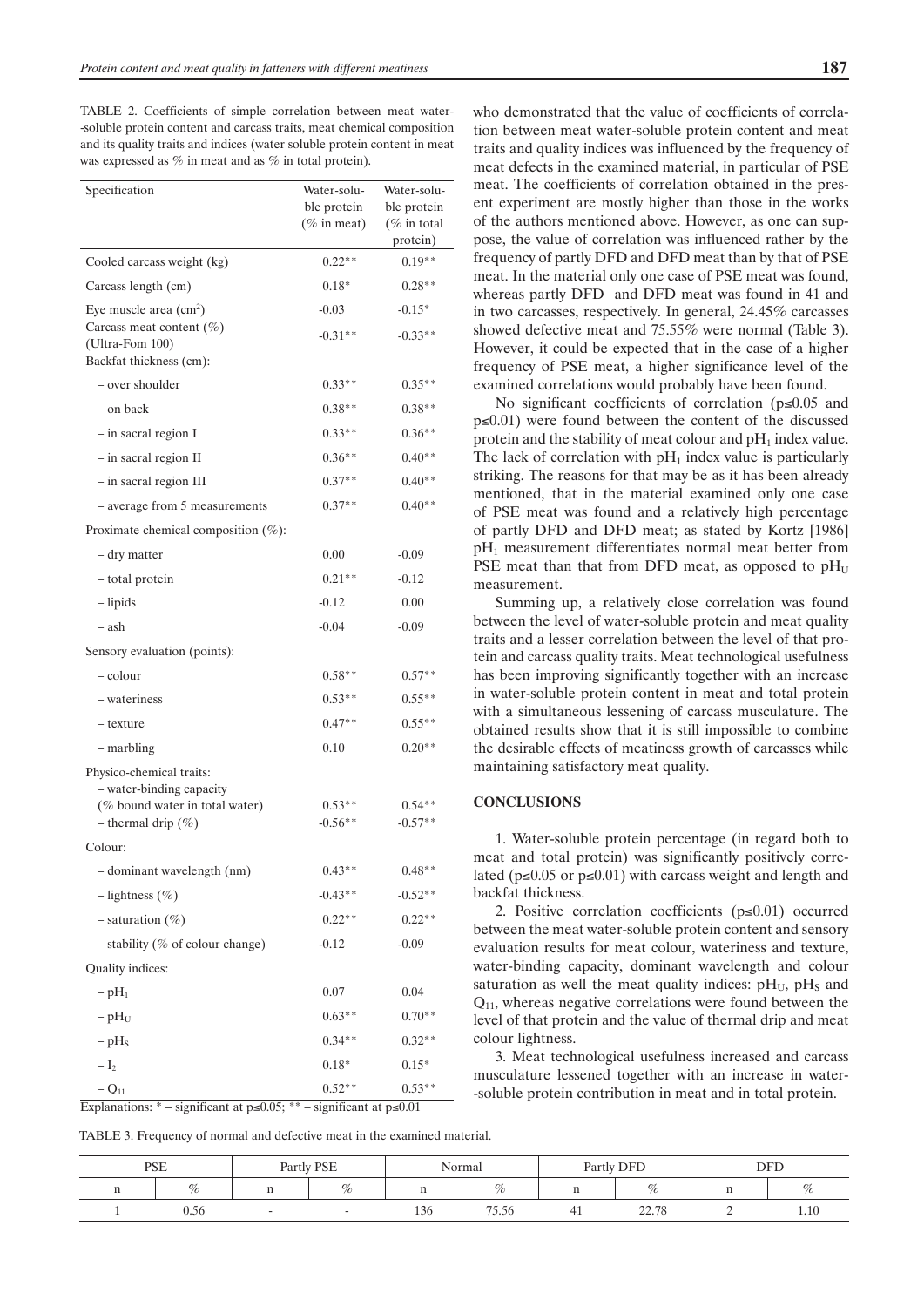4. The obtained results show that it is still impossible to combine desirable effects of meatiness growth of carcasses while maintaining satisfactory meat quality.

\* Paper presented at the VI International Scientific Conference "The effect of genetic and non-genetic traits on the quality of pork meat", 24–25 April 2003, Siedlce, Poland.

#### **REFERENCES**

- 1. A.O.A.C. (Asociation of Official Analitycal Chemists): Official Methods of Analysis 15th ed., Washington DC, 1990.
- 2. Borzuta K., Pospiech E., Analysis of advantages related with the growth of fattener meatiness and losses caused by meat quality deterioration. Gospod. Miesna, 1999, 9, 36–40 (in Polish).
- 3. Karamucki T., Kortz J., Gardzielewska J., Jakubowska M., Natalczyk-Szymkowska W., Relationship between water-soluble protein level and meat quality traits and indices in pigs of different carcass weight and backfat thickness. Adv. Agric. Sci. Wyd. AR Szczecin, 1999a, Vol. VI, Fasc. 2: 51–58.
- 4. Karamucki T., Kortz J., Gardzielewska J., Jakubowska M., Natalczyk-Szymkowska W., Relationship between water-soluble protein level and carcass and slaughter value traits in pigs of different carcass weight and backfat thickness. Adv. Agric. Sci. Wyd. AR Szczecin, 1999b, Vol. VI, Fasc. 2: 75–79.
- 5. Kauffman R.G., Discoveries related to meat quality in pigs. 1996, *in*: Materials of the International Seminar: "The breeding and production progress and the quality and quantity of meat". Lectures and presentations, Poznań, pp. 5–20 (in Polish).
- 6. Koçwin-Podsiadła M., Kurył J., Przybylski W., Physiological and genetic background of the incidence of stress-induced pork efects. Prace Mat. Zoot., 1993, 44, 5–31 (in Polish; English abstract).
- 7. Kortz J., Colour stability as influenced by sulfhydryl groups in fresh pork meat. PhD Thesis, Technical University of Gdańsk, 1966 (in Polish).
- 8. Kortz J., At attempt to set up a synthetic index of pork quality as a criterion for differentiation of normal, PSE and DFD muscles (on the example of meat from young boars and barrows). Rozpr. nr 100, AR Szczecin, 1986 (in Polish; English abstract).
- 9. Kortz J., Gardzielewska J., Czarnecki R., Delikator B., Malinowski E., Jakubowska M., Karamucki T., Natalczyk-Szymkowska W., Correlation between carcass meatiness traits and sensoric panel score and meat quality traits of different genetic groups of pigs. Zesz. Nauk. PTZ, 1999, (26) Warszawa, 121–128 (in Polish; English abstract).
- 10. Kotik T., Protein content in water extracts of meat as an indicator of its quality. Rocz. Inst. Przem. Miesn., 1974, 12, 47–52 (in Polish; English abstract).
- 11. Lopez-Bote C., Warriss P.D. Brown S.N., The use of muscle protein solubility measurements to assess pig lean meat quality. Meat Sci., 1989, 26, 167–175.
- 12. Pohja M.S., Niinivaara F.P., Die Bestimmung der Wasserbindung des Fleisches mittels der Konstantdrückmethode. Fleischwirtschaft, 1957, 9, 193–195.
- 13. Różycki M., Procedures applied at slaughter performance testing station. Institute of Husbandry, Kraków 1996, 69–82 (in Polish; English abstract).
- 14. Różyczka J., Grajewska S., Kortz J., Prostoj subiektivnyj metod ocenki kaczestwa mijasa swiniej. II Symp. Prod. i Kaczestwa Mjasa w Usłowiach Krupnowo Proizwodztwa Stary Smokovec Wysokie Tatry CSRS, 1975.
- 15. Różyczka J., Kortz J., Grajewska-Kołaczyk S., A simplified method of the objective measurement of colour in fresh pork meat. Rocz. Nauk Roln., 1968, 90-B-3, 345–353 (in Polish; English abstract).
- 16. Ró˝yczka J., Michalski Z., Relationship between fattening performance and meat quality in pigs. Rocz. Nauk Roln., 1978, 98-B-4, 93–102 (in Polish; English abstract).
- 17. Walczak Z., A laboratory method for the determination of jelly content in canned meat. Rocz. Nauk Roln., 1959, 74-B-4, 619 (in Polish; English abstract).

Received February 2003. Revision received May and accepted August 2003.